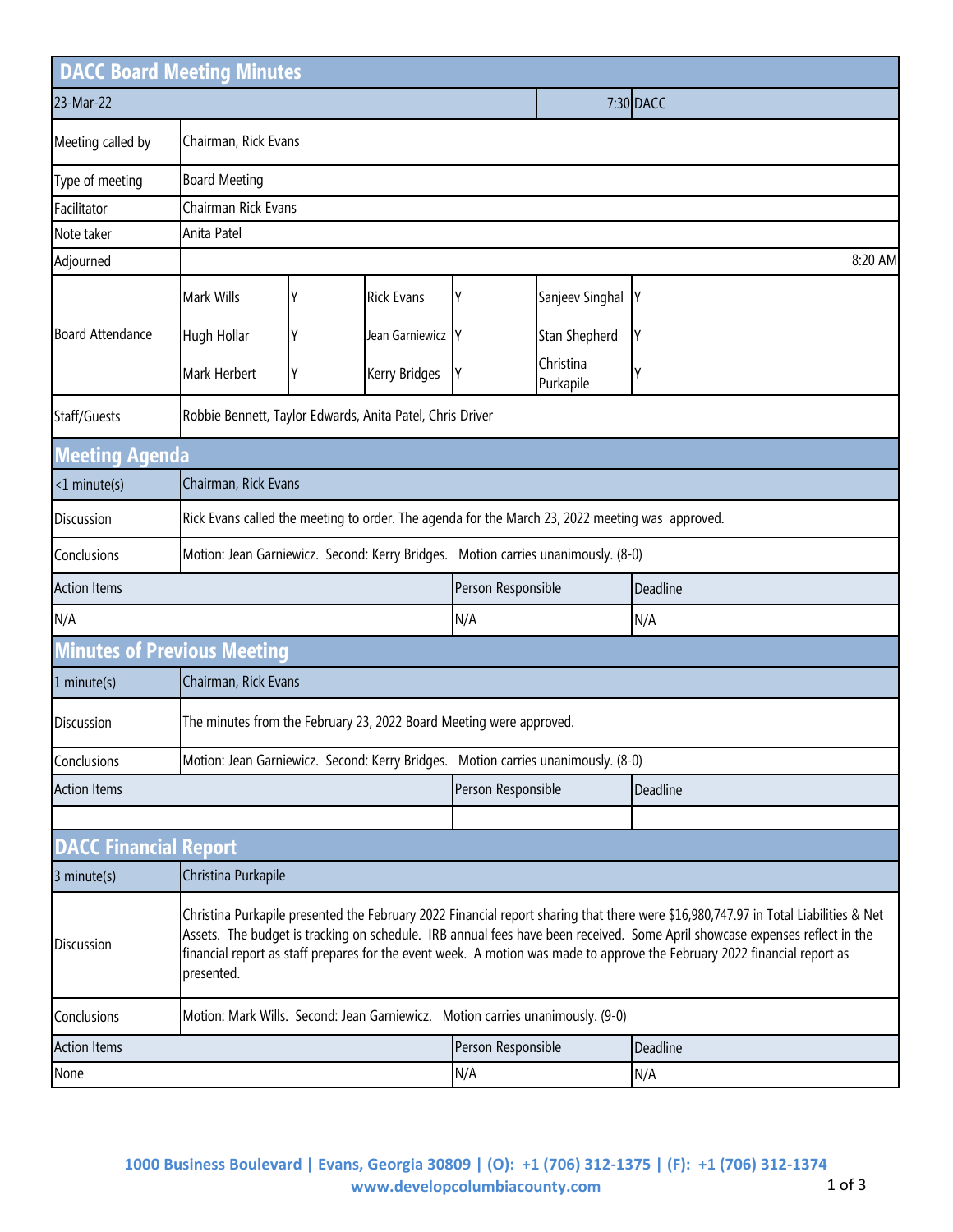| <b>Chairman's Report</b>      |                                                                                                                                                                                                                                                                                                                                                                                                                                                                                                                                                                                                                                                                                                                                                                                                                                                                                                                                                                                                                                                                                                                                                                                                                                                                                                                                                                                                                                                                                                                                                        |                       |          |  |  |  |  |  |
|-------------------------------|--------------------------------------------------------------------------------------------------------------------------------------------------------------------------------------------------------------------------------------------------------------------------------------------------------------------------------------------------------------------------------------------------------------------------------------------------------------------------------------------------------------------------------------------------------------------------------------------------------------------------------------------------------------------------------------------------------------------------------------------------------------------------------------------------------------------------------------------------------------------------------------------------------------------------------------------------------------------------------------------------------------------------------------------------------------------------------------------------------------------------------------------------------------------------------------------------------------------------------------------------------------------------------------------------------------------------------------------------------------------------------------------------------------------------------------------------------------------------------------------------------------------------------------------------------|-----------------------|----------|--|--|--|--|--|
| $5$ minute $(s)$              | <b>Rick Evans</b>                                                                                                                                                                                                                                                                                                                                                                                                                                                                                                                                                                                                                                                                                                                                                                                                                                                                                                                                                                                                                                                                                                                                                                                                                                                                                                                                                                                                                                                                                                                                      |                       |          |  |  |  |  |  |
| <b>Discussion</b>             | Chairman Rick Evans shared the following:<br>The DACC budget process work is ongoing<br>Request for RSVP's for the Monday night board dinner for Master's Week<br>Board Retreat date being considered<br>Audit draft has been received with no proposed adjustments. A few items have to be reclassed. The county will cover the cost of<br>the independent audit for the grant.                                                                                                                                                                                                                                                                                                                                                                                                                                                                                                                                                                                                                                                                                                                                                                                                                                                                                                                                                                                                                                                                                                                                                                       |                       |          |  |  |  |  |  |
| Conclusions                   | None                                                                                                                                                                                                                                                                                                                                                                                                                                                                                                                                                                                                                                                                                                                                                                                                                                                                                                                                                                                                                                                                                                                                                                                                                                                                                                                                                                                                                                                                                                                                                   |                       |          |  |  |  |  |  |
| <b>Action Items</b>           |                                                                                                                                                                                                                                                                                                                                                                                                                                                                                                                                                                                                                                                                                                                                                                                                                                                                                                                                                                                                                                                                                                                                                                                                                                                                                                                                                                                                                                                                                                                                                        | Person(s) Responsible | Deadline |  |  |  |  |  |
| None                          |                                                                                                                                                                                                                                                                                                                                                                                                                                                                                                                                                                                                                                                                                                                                                                                                                                                                                                                                                                                                                                                                                                                                                                                                                                                                                                                                                                                                                                                                                                                                                        | N/A                   | N/A      |  |  |  |  |  |
| <b>DACC Committee Reports</b> |                                                                                                                                                                                                                                                                                                                                                                                                                                                                                                                                                                                                                                                                                                                                                                                                                                                                                                                                                                                                                                                                                                                                                                                                                                                                                                                                                                                                                                                                                                                                                        |                       |          |  |  |  |  |  |
| $6$ minute $(s)$              | Jean Garniewicz, Hugh Hollar                                                                                                                                                                                                                                                                                                                                                                                                                                                                                                                                                                                                                                                                                                                                                                                                                                                                                                                                                                                                                                                                                                                                                                                                                                                                                                                                                                                                                                                                                                                           |                       |          |  |  |  |  |  |
| <b>Discussion</b>             | Hugh Hollar shared that the Property Development Committee met on March 11, 2022. Robbie provided an overview to of the<br>economic development projects across Columbia County with a focus on the White Oak Business Park. Discussion was held on<br>sustainable development and operational practices in White Oak.<br>Jean Garniewicz shared that the Existing Business and Workforce Development committee met on March 11, 2022. They discussed<br>the BeProBeProud initiative, Custom Career-Builder Website RFP, Jobs EQ & RTI subscription, the Educators in Business program<br>and the JA Biztown project.                                                                                                                                                                                                                                                                                                                                                                                                                                                                                                                                                                                                                                                                                                                                                                                                                                                                                                                                  |                       |          |  |  |  |  |  |
| Conclusions                   |                                                                                                                                                                                                                                                                                                                                                                                                                                                                                                                                                                                                                                                                                                                                                                                                                                                                                                                                                                                                                                                                                                                                                                                                                                                                                                                                                                                                                                                                                                                                                        |                       |          |  |  |  |  |  |
| <b>Action Items</b>           |                                                                                                                                                                                                                                                                                                                                                                                                                                                                                                                                                                                                                                                                                                                                                                                                                                                                                                                                                                                                                                                                                                                                                                                                                                                                                                                                                                                                                                                                                                                                                        | Person Responsible    | Deadline |  |  |  |  |  |
| None                          |                                                                                                                                                                                                                                                                                                                                                                                                                                                                                                                                                                                                                                                                                                                                                                                                                                                                                                                                                                                                                                                                                                                                                                                                                                                                                                                                                                                                                                                                                                                                                        | N/A                   | N/A      |  |  |  |  |  |
|                               | <b>Economic Development Update</b>                                                                                                                                                                                                                                                                                                                                                                                                                                                                                                                                                                                                                                                                                                                                                                                                                                                                                                                                                                                                                                                                                                                                                                                                                                                                                                                                                                                                                                                                                                                     |                       |          |  |  |  |  |  |
| 22 minute(s)                  | Robbie Bennett, Taylor Edwards                                                                                                                                                                                                                                                                                                                                                                                                                                                                                                                                                                                                                                                                                                                                                                                                                                                                                                                                                                                                                                                                                                                                                                                                                                                                                                                                                                                                                                                                                                                         |                       |          |  |  |  |  |  |
| Discussion                    | Robbie Bennett shared the following in the February 2022 Economic Development Update:<br>Masters 2022 quest invitations have been sent and staff is awaiting RSVP's. Industries invited include Film, State Allies, Existing<br>Industry, and Site Consultants.<br>Robbie requested rsvp's for the Monday night board dinner<br>Predevelopment meeting held to discuss the White Oak Phase 2 road designs. DACC staff is drafting an IGA to allow County to<br>lead the bid & construction.<br>-GIW Grand Opening on April 6th at 2 pm. The facility is one of a kind in the world with production capability increased by three<br>times.<br>Robbie recently attended an Alumni Retreat and consultant roundtable for Advanced IE.<br>Taylor Edwards shared the following updates:<br>- DACC Columbia County fold-out piece complete. There is a digital version being created as well by Kruhu.<br>- Wall applique is in production with Keen Signs and should be installed next week.<br>- Website content is being updated with the goal to have the new website complete in the next few weeks<br>- Orange 142 campaign underway - metrics shared showing over 200,000 impressions<br>- Harlem has shared that they will renew NextSite 360<br>- Grovetown moving forward with redevelopment powers - passed and now waiting on Governor Kemp's signature<br>- Existing Industry - wage data is the most requested information<br>- Additional census tracts added to military zone. Educating businesses about military zones will be important. |                       |          |  |  |  |  |  |
| Conclusions                   | None                                                                                                                                                                                                                                                                                                                                                                                                                                                                                                                                                                                                                                                                                                                                                                                                                                                                                                                                                                                                                                                                                                                                                                                                                                                                                                                                                                                                                                                                                                                                                   |                       |          |  |  |  |  |  |
| <b>Action Items</b>           |                                                                                                                                                                                                                                                                                                                                                                                                                                                                                                                                                                                                                                                                                                                                                                                                                                                                                                                                                                                                                                                                                                                                                                                                                                                                                                                                                                                                                                                                                                                                                        | Person Responsible    | Deadline |  |  |  |  |  |